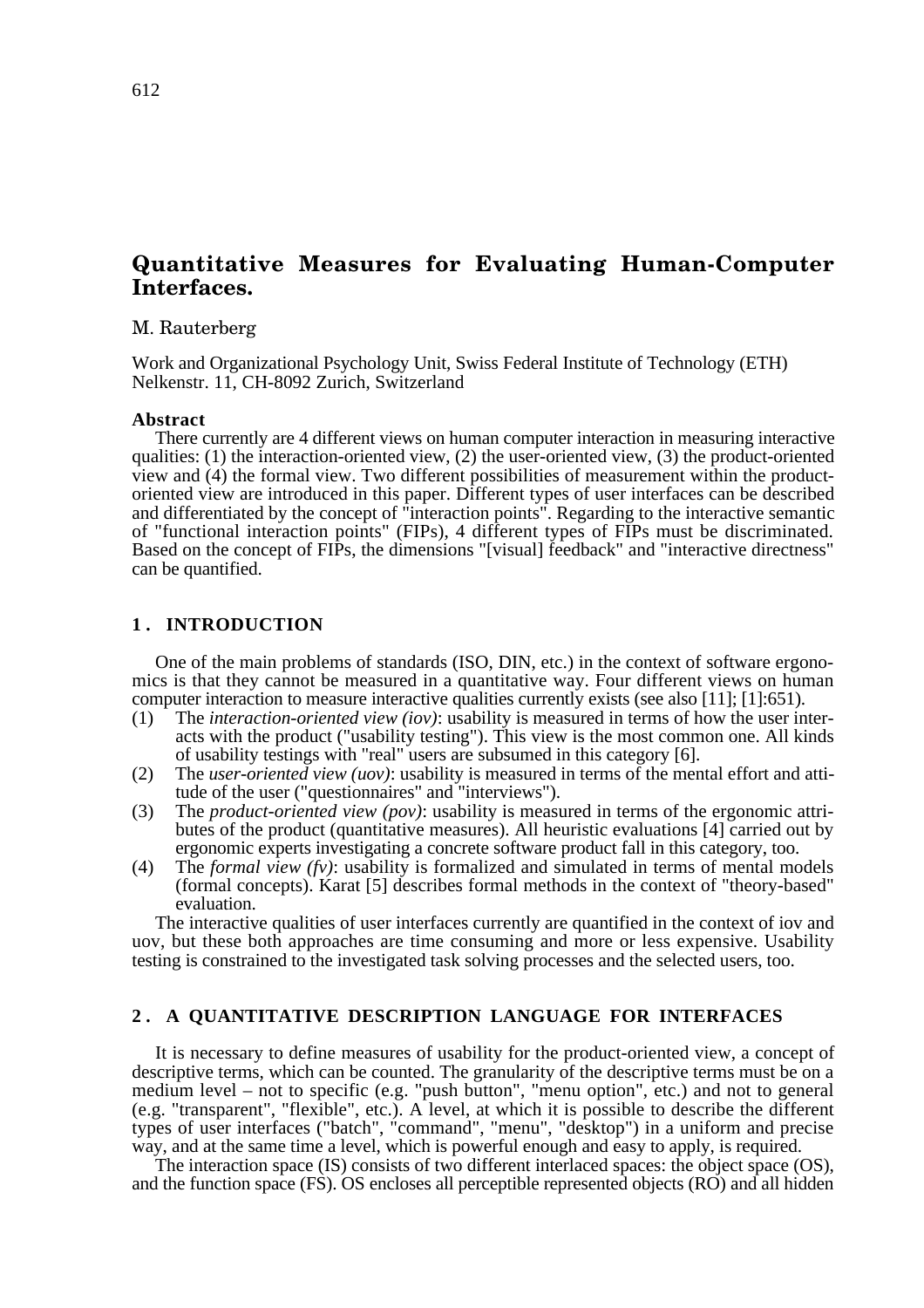objects (HO), which users can grasp and bring into the actual dialog context The same situation is valid for FS: we have to distinguish between perceptible represented functions (RF) and hidden functions (HF). A concrete dialogue context (DC) contains a subset of  $\{OS \cup FS\}$ .

An interactive system can be distinguished in a dialog and an application manager [3]. Belonging to this differentiation we distinguish between two types of objetcs and two types of functions: dialog object (DO, e.g. "window") and application object (AO, e.g. "textdocument"), and dialog function (DF, e.g. "open window") and application function (AF, e.g. "insert section mark"). Each function has a functional interaction point (FIP): AF –> AFIP, DF –> DFIP. RF is the set of all implemented representations of FIPs. A perceptible AFIP is called a RAFIP, a perceptible DFIP is called a RDFIP (see Fig. 1 and 2). These perceptible structures can have visible, audible and/or tactile representations. RO is the set of all implemented representations of DOs (e.g. "button", "icon", "window", etc.) and AOs (e.g. "text document", "grafic", "data base", etc.). A perceptible AO is called a RAO, a perceptible DO is called a RDO. An AFIP changes the state of an AO, and a DFIP changes the state of a DO. All DFIPs are more or less "interactive overhead". DFIPs are only suitable to handle one of the most constrained interactive ressource, namely the *screen space*.

The complete set of all description terms is defined as follows:

 $IS := OS \cup FS$  [interaction space]  $DC \in IS$  [dialog context]  $OS := RO \cup HO$  [object space]  $\text{FS} := \text{RF} \cup \text{HF}$  [function space]  $RO := RDO \cup RAO$  [(perceptible) representions of objects]  $HO := DO \cup AO$  [hidden objects]  $RF := RDFIP \cup RAFIP$  [(perceptible) representions of functions]  $HF := DFTP \cup AFIP$  [hidden functions] RDFIP :=  $\{(df, rf) \in DFTP \times RF: rf = \delta(df)\}$  [(perceptible) represented DFIP] RAFIP :=  $\{(af, rf) \in AFIP \times RF: rf = \alpha(af)\}\$  [(perceptible) represented AFIP]  $\delta$  := mapping function of a df  $\in$  DFIP to an appropriate rf  $\in$  RF.  $\alpha$  := mapping function of an af  $\in$  AFIP to an appropriate rf  $\in$  RF. RDO :=  $\{(do, ro) \in DO \times RO: ro = \mu(do)\}\$  [(perceptible) represented DO]  $RAO := \{(a \circ, \text{ro}) \in AO \times RO: \text{ro} = \nu(a \circ) \}$  [(perceptible) represented AO] := mapping function of a dialog object do  $\in$  DO to an appropriate ro  $\in$  RO.  $\mathcal{L}$  is mapping function of an application object ao  $\in$  AO to an appropriate ro  $\in$  RO.

The intersection of RF and RO is sometimes not empty:  $RF \cap RO \neq \emptyset$ . In the context of graphical interfaces icons are elements of this intersection e.g. RDFIP "copy" ≡ RDO "clipboard", RAFIP "delete"  $\equiv$  RAO "trash". The "interaction point (IAP)" introduced by Denert [2] is not differentiated enough to appropriately describe graphical user interfaces; an IAP is more or less the same as the "actual dialog context (DC)" discussed in this paper (see Fig. 1-5).

If both mapping functions  $\delta$  and  $\alpha$  are of the type 1:m(any), then the user interface is a command interface (see Fig. 2) where the command interface has only one rf∈RF, the "command prompt" (e.g. the RF in Fig. 1). If both mapping functions δ and  $\alpha$  are of the type 1:1, then the user interface is a menu or direct manipulative interface where each f∈FS is related to a perceptible structure RF on the i/o interface. One important difference between a menu and a direct manipulative interface is the "interactive directness". A user interface is 100% interactively direct, if the user has fully access in the actual dialog context to all AFIPs [7]. Good interface design is characterized by optimizing the multitude of DFIPs (e.g. "flatten" the menu tree [8]) and by allocating an appropriate RDFIP to the remaining DFIPs.

In the context of an actual dialog state the user must know what he or she can do next. To support the user in this way, different kinds of representational structures for functions (RF, e.g. "menues", "icons") have been developed (see Fig. 3). If each functional interaction point (FIP) has its own representational interaction point (RF), then the user has 100% feedback (FFB) of all available functions. To estimate the amount of "feedback" of an interface a ratio is calculated: "number of RFs" ( $\#RF = \#RDFIP + \#RAFIP$ ) divided by the "number of HFs"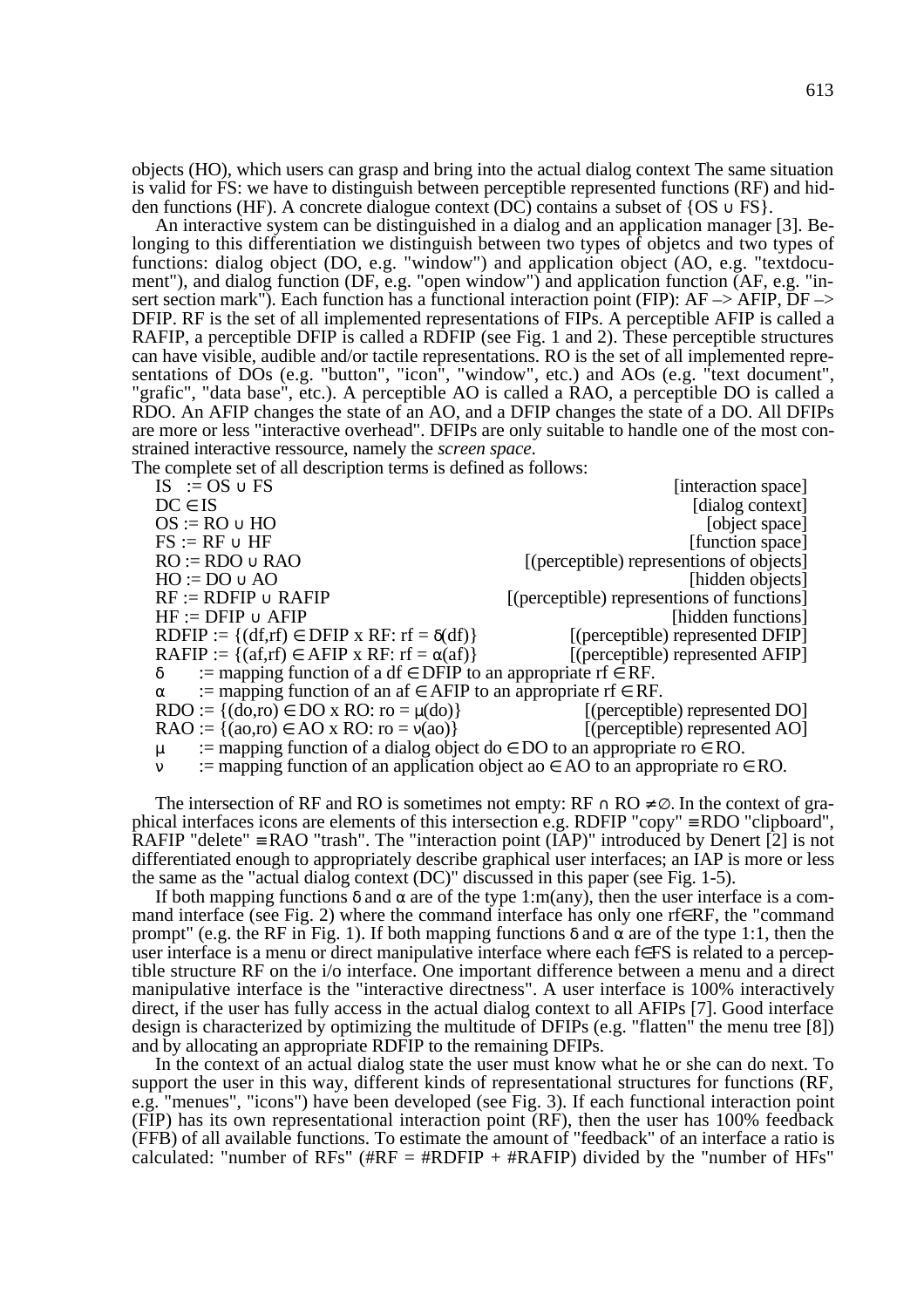$(HHF = #DFIP + #AFIP)$  per dialog context. This ratio quantifies the average "amount of feedback" of the function space (FB).  $[D =$  number of all different dialog contexts]:



Figure 1. An actual dialog context (DC) of the operating system MsDOS with the representation space of the interactive object ( $RO = RDO \cup RAO$ : "text output") and the representation space of the interactive functions ( $RF = RDF \cup RAF$ : "command entry point" marked by a circle).



Figure 2. A schematic presentation of a fictive i/o interface, a dialog and an application manager of an interactive system with a *command interface (CUI)*.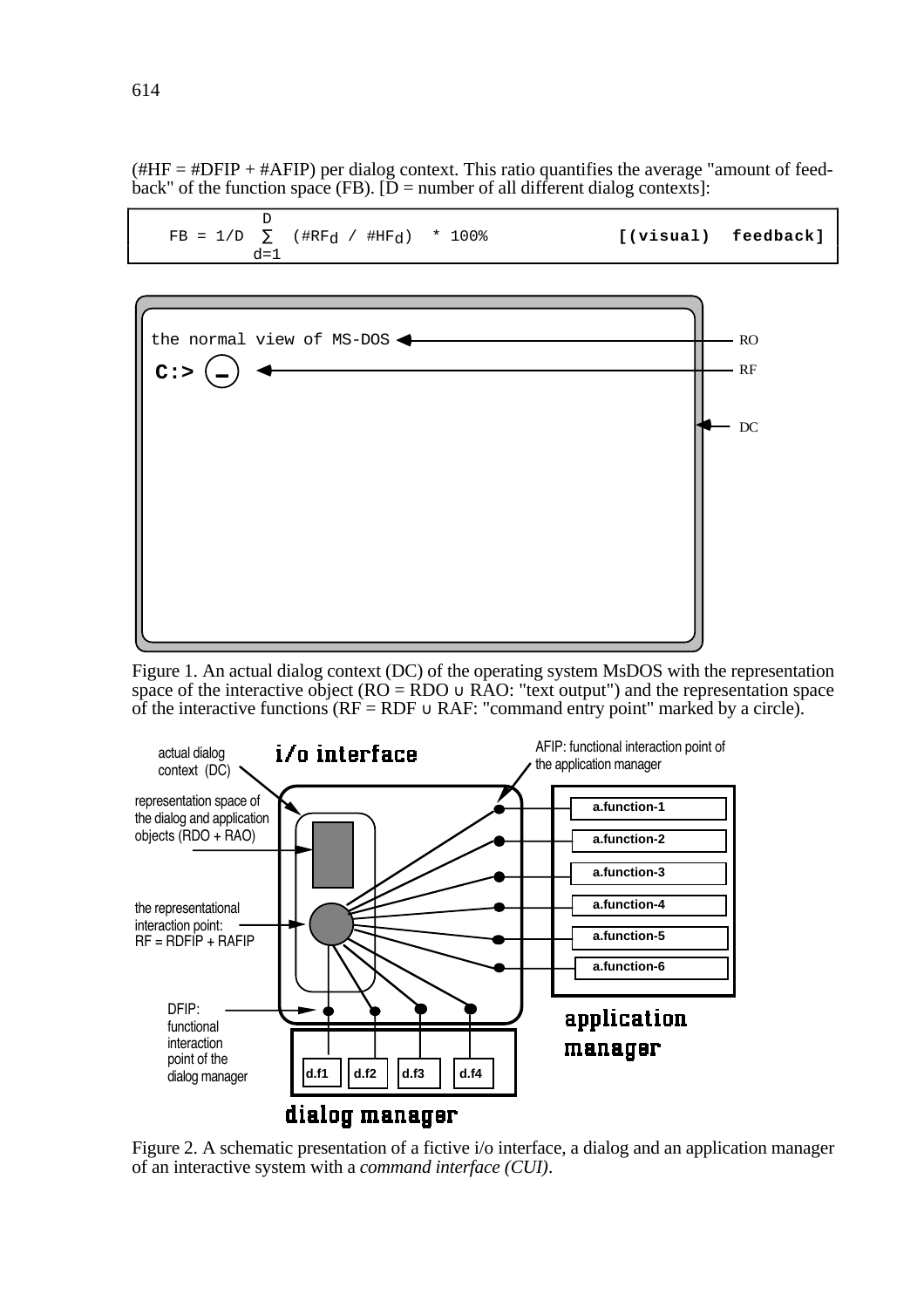

Figure 3. An actual dialog context (DC) of the textprocessing program MS-Word with the representation space of the interactive object (RAO: "text document"; RDO: "clipboard"), and the representation space (RF: marked by circles) of the interactive functions (RAFIP: "text entry point", "undo"; RDFIP: menu options).



Figure 4. A schematic presentation of a fictive i/o interface, a dialog and an application manager with a two level *menu tree (CUI)*.

The physical limitations of the i/o-interface (screen size) is one reason, not to present all available functional interaction points (FIPs) with a specific representation (RF) on the screen. So, the user has to navigate through menu structures  $(=$  activating DFIPs) to come down to a DC with the desired AFIP (see Fig. 4). The average length of all possible sequences of dialog operations (PATH) from the top level dialog context down to DCs with the desired AFIP can be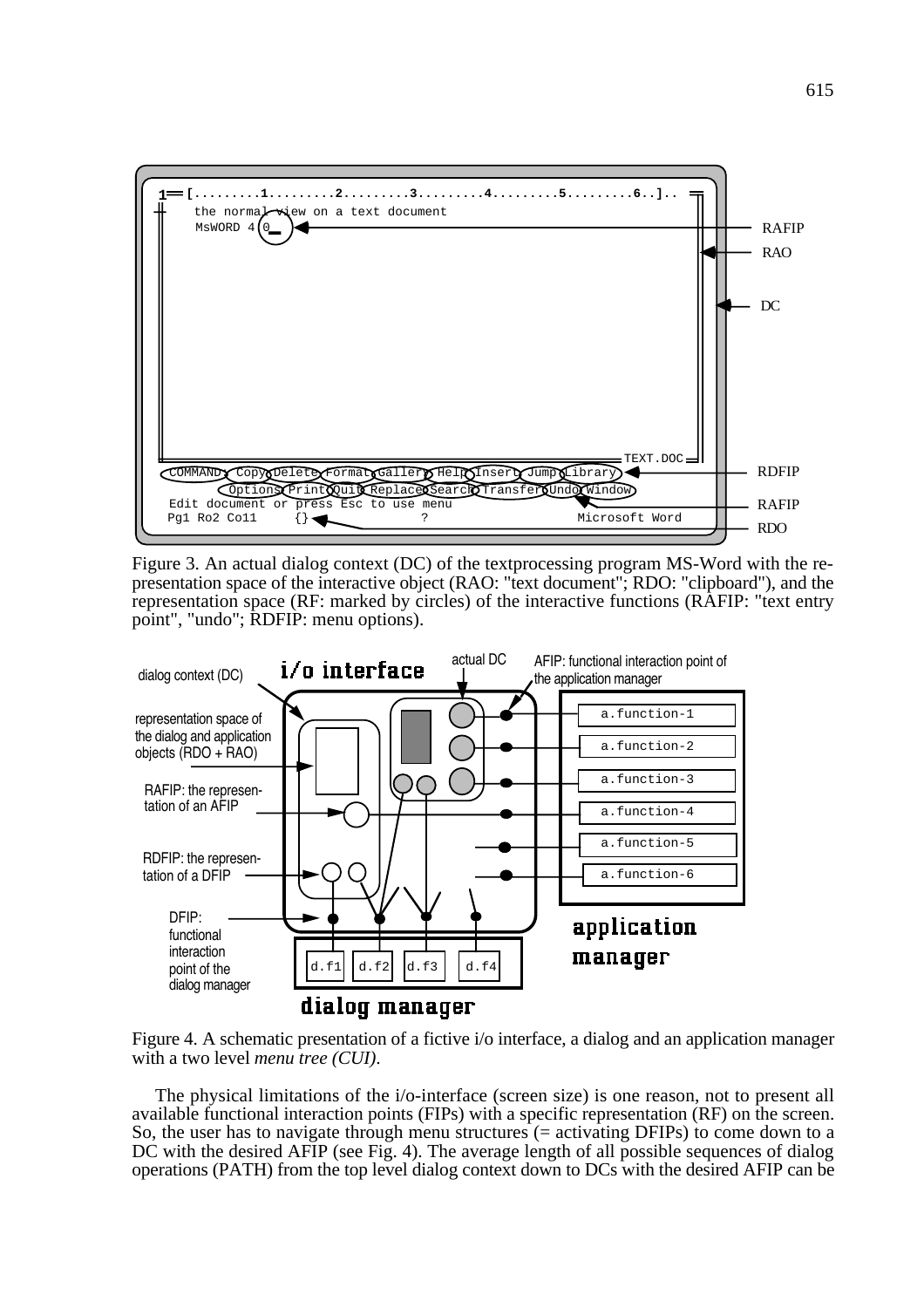used as a good quantitative measure of "interactive directness" (ID): the reciprocal value of the average path length  $(=$  number of dialog steps). An interface with the maximum ID of 100% has only one DC with path lengths of 1 dialog step.  $[P =$  number of all different dialog PATHs]:



Figure 5. A schematic presentation of a fictive i/o interface, a dialog and an application manager of an interactive system with a *graphical user interface* (GUI, e.g. desktop interface).

# **3 . A CLASSIFICATION OF INTERFACE TYPES**

dialog manager

Using the two quantitative measures "feedback" and "interactive directness" it is possible to classify the most common interface types: batch, command, menu, desktop (see Tab. 1).

| Table 1. A classification schema of user interfaces. |  |
|------------------------------------------------------|--|
|------------------------------------------------------|--|

|                                      | low                                  | [visual] feedback<br>high |       |
|--------------------------------------|--------------------------------------|---------------------------|-------|
| + interactive --------<br>directness | low [batch]                          | menu                      | (CUI) |
|                                      | high   command (CUI)   desktop (GUI) |                           |       |

The command language interface is characterized by high interactive directness, but this interface type has a very low amount of visual feedback. Only graphical interfaces (GUIs) can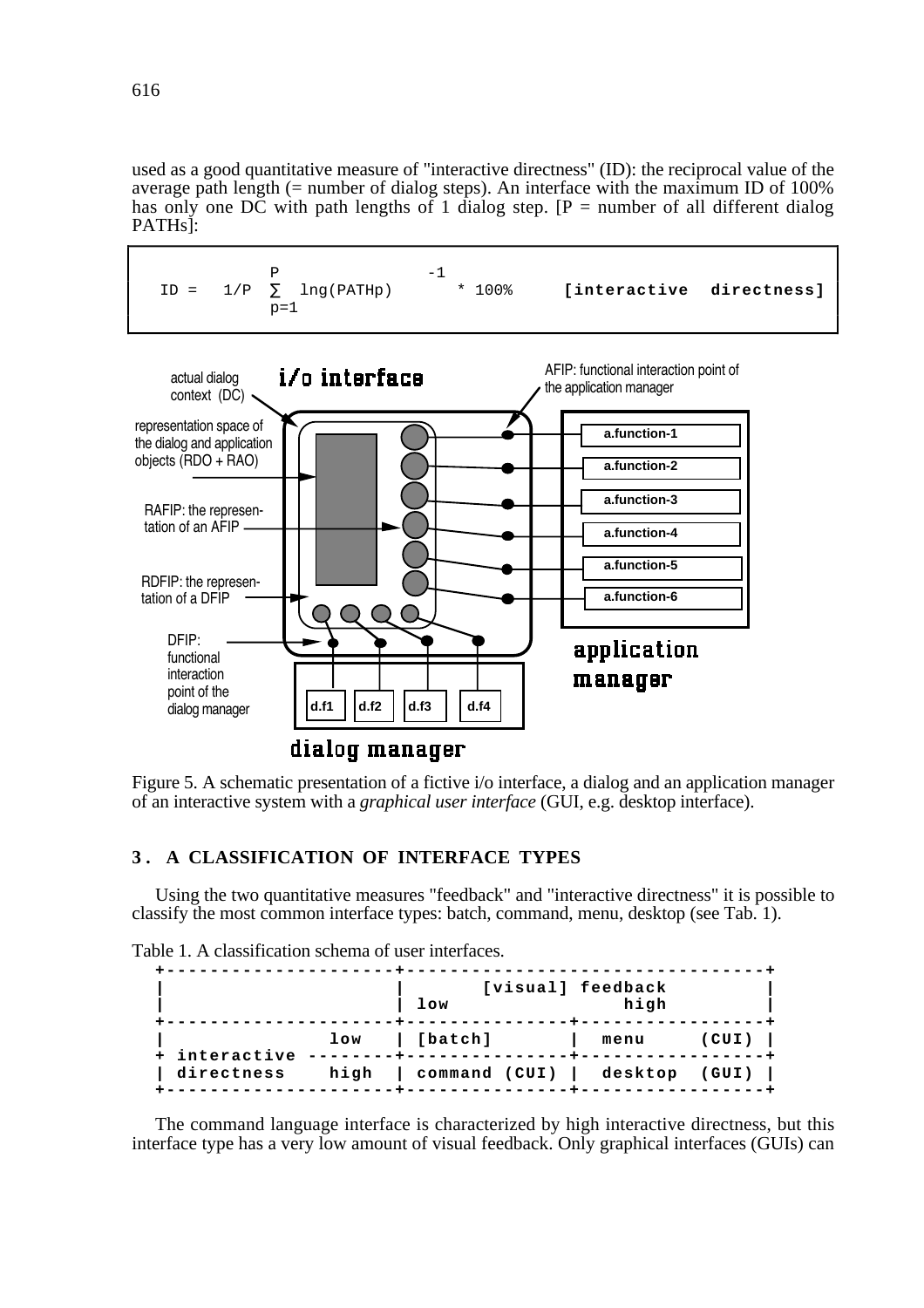support the user with sufficient visual feedback and high interactive directness (c.f. [10] and  $[12]$ ).

#### **4 . CONCLUSION**

Standards and norms need product oriented operationalization of interface features. To attain this goal, a description language for interface structures which is general enough to classify the different interface types and detailed enough to allow quantification is required. The description language which is introduced in this paper meets these both conditions. The function space (FS) can be distinguished in (1) functional and representational interaction points, and (2) dialog and application specific interaction points. The degree of visualization and interactive directness can be described and measured based on these interaction points.

Using the two quantitative measures for "feedback" and "interactive directness" in measuring the interactive quality of user interfaces it is possible to classify the most common types: batch, command, menu, desktop. The command interface is characterized by high interactive directness, but has a very low amount of visual feedback. Only graphical interfaces (GUIs) can support the user with sufficient interactive directness and high visibility. The presented approach to quantify usability attributes and the interactive quality of user interfaces is a first step in the right direction. The next step is a more detailed analysis of the relevant characteristics and validation of these characteristics in further empirical investigations. Standardized criteria need to be developed to test user interfaces for conformity with standards.

In addition to the measures of "feedback" and "interactive directness" two other quantitative measures have been defined and validated: "flexibility of the dialog interface" and "flexibility of the application interface" [10] The empirical validation of all 4 measures was carried out with two different interfaces ("menu" and "desktop") of a database system (described in [9]).

#### **REFERENCES:**

- [1] Bevan, N., Kirakowski, J. & Maissel, J (1991) What is Usability? in: Human Aspects in Computing: Design and Use of Interactive Systems with Terminals; (Bullinger, H-J.; ed.); Amsterdam: Elsevier; 651-655.
- [2] Denert, E. (1977) Specification and design of dialogue systems with state diagrams. in: International Computing Symposium 1977; (Morlet, E. & Ribbens, D.; eds.); Amsterdam: North-Holland; 417-424.
- [3] Edmonds, E. & Hagiwara, N. (1990) An experiment in interactive architectures. In: Human-Computer Interaction - INTERACT '90. (Diaper, D. et al.; eds.) Amsterdam: Elsevier; 601-606.
- [4] Jeffries, R. & Desurvire, H. (1992) Usability testing vs. heuristic evaluation: was there a contest? *SIGCHI Bulletin* 24(4), 39-41.
- [5] Karat, J. (1988) Software Evaluation Methodologies. in: Handbook of Human-Computer Interaction; (Helander, M.; ed.); Amsterdam: Elsevier; 891-903.
- [6] Kirakowski, J. & Corbett, M. (1990) Effective Methodology for the Study of HCI. in: Human Factors in Information Technology, vol. 5; (Bullinger, H. & Polson, P.; eds.); Amsterdam: North-Holland.
- [7] Laverson, A., Norman, K. & Shneiderman, B. (1987) An evaluation of jump-ahead technique in menu selection. *Behaviour and Information Technology* 6(2), 97-108.
- [8] Paap, K. & Roske-Hofstrand, R. (1988) Design of menus. in: Handbook of Human-Computer Interaction; (Helander, M.; ed.); Amsterdam: North-Holland; 205-235.
- [9] Rauterberg, M. (1992) An empirical comparison of menu-selection (CUI) and desktop (GUI) computer programs carried out by beginners and experts. *Behaviour and Information Technology* 11(4), 227-236.
- [10] Rauterberg, M. (1993) A product oriented approach to quantify usability attributes and the interactive quality of user interfaces. in: Work with Display Units WWDU'92; (Luczak, H., Cakir, A. & Cakir, G.; eds.); Amsterdam: Elsevier; (in press).
- [11] Rengger, R. (1991) Indicators of usability based on performance. in: Human Aspects in Computing: Design and Use of Interactive Systems with Terminals; (Bullinger, H-J.; ed.); Amsterdam: Elsevier; 656-660.
- [12] Ulich, E., Rauterberg, M., Moll, T., Greutmann, T. & Strohm, O. (1991): Task orientation and User-Oriented Dialog Design. *International Journal of Human-Computer Interaction* 3(2), 117-144.